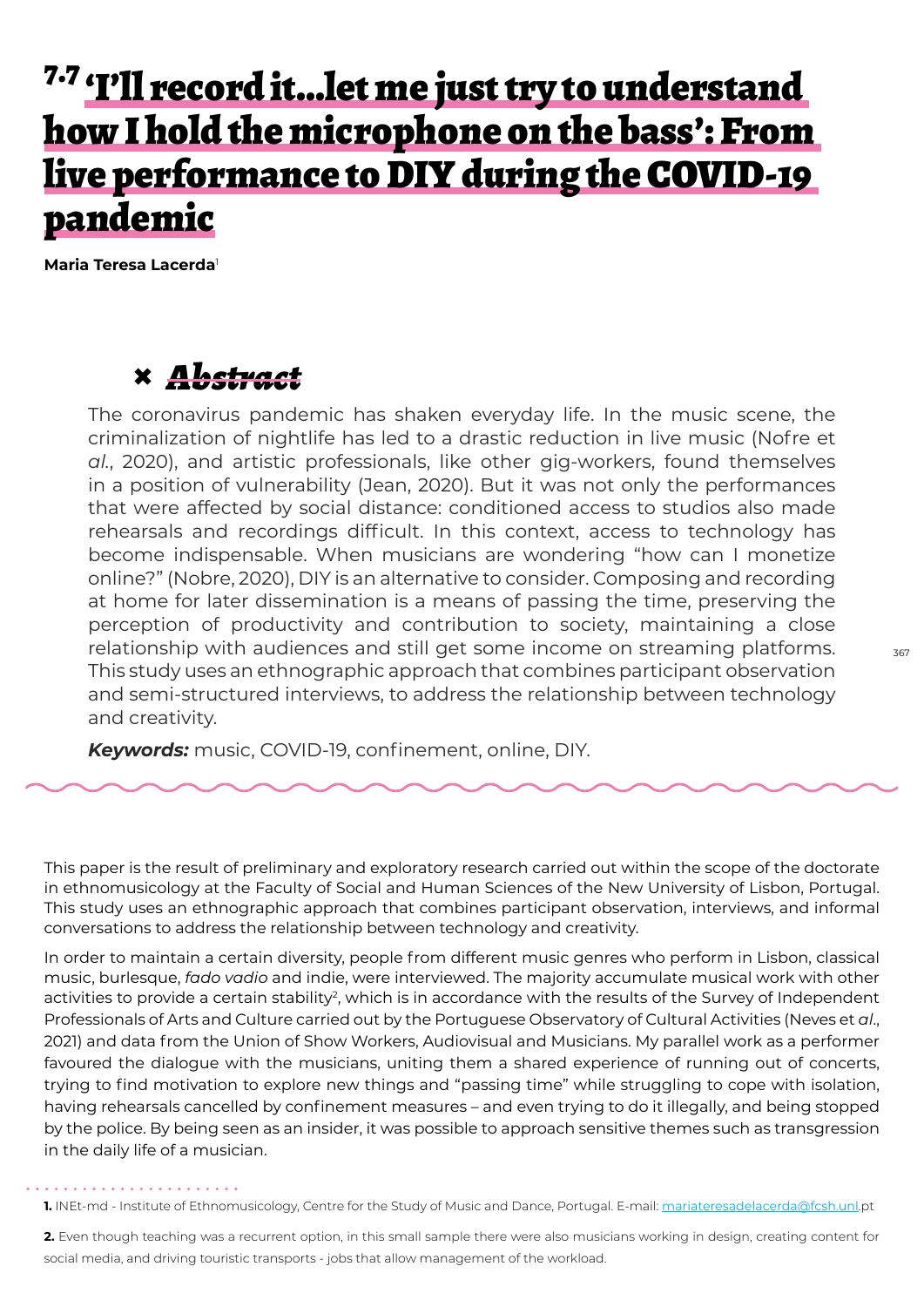Despite saying that they are available to conduct the interviews in their own name, the interviewees expressed discomfort with the situation, especially when we addressed contractual issues – not wanting to harm themselves or the establishments that employed them sporadically or regularly. As the consent was not enthusiastic, it is more ethical to make them anonymous in this paper. A similar fear was noted by *Ação Cooperativista* (Cooperative Action)<sup>3</sup> , in an inquiry revealing that the obligation to pay for canceled shows by public entities, established in Decree-Law No 10, was not fulfilled (Lusa, 2020). It is worth asking who gains the most in maintaining the topic taboo. In other hand, anonymity is safer for queer artists, as homophobic violence did not decrease with the pandemic.

### 1. Emergence of the coronavirus in Portugal

The first case in Portugal was identified on March 2nd, 2020. On the 9th, the World Health Organization declares a pandemic. However, it is only on March 13th that the government declares a State of Emergency – establishing a strict confinement. The climate of uncertainty dragged on until June 1st, when the Government implemented the Deconfinement Plan, which allowed the reopening of concert halls and music venues under strict hygiene and safety standards. From September onwards, there is a new increase in cases, which leads to the declaration of a Calamity Situation on October 15th, and a State of Emergency on November 9th. The Government opts to grant an opening at Christmas, allowing circulation – perhaps anticipating massive disobedience and strong criticism from Catholic believers. Vaccination begins on December 27th, prioritizing the elderly. On New Eve there was no exception regime, maintaining the State of Emergency until March 2021. On March 11th, a new Deconfinement Plan begins, in a delicate balance of advances and setbacks, with measures constantly changing, sometimes allowing, sometimes preventing, the planning of events in the short and medium-term. The monitoring of measures in place at the moment can be consulted on the government website Estamos On (República Portuguesa, 2020).

As Jordi Nofre et *al.* (2020) pointed out, the criminalization of nightlife has led to a drastic reduction in live music. Tyra Jean adds that artistic professionals, like other gig-workers, found themselves in a position of vulnerability (Jean, 2020). As an example, an excerpt from the interview conducted with a burlesque singer:

368

*\*Basically, I had two concerts a week in March. I did three and then they canceled everything because of COVID. [...] It was my understanding that it would be paid with a receipt. I tried to go to the finance department in my area and they were closed because of COVID... and I was postponing. I didn't receive a receipt... I wasn't receiving any money either... And on June 4th – the reopening of the space where I went to sing – I was paid for the four concerts, "under the table", without a receipt. [...] They didn't give me any security. They said: "we are all in the same boat, we don't know what is coming from now on".*

But it was not only the performances that were affected by social distance: conditioned access to studios also made rehearsals and recordings difficult. Even when it became possible to return to rehearsals, it also had its challenges. Despite trying to maintain a certain distance in the rehearsals, two different members of the alto section in the Gulbenkian choir<sup>4</sup> confided that there were transmission chains there, which meant that they quickly had to go into prophylactic isolation. They point out the specificity of voice projection as an aggravating element, for which the distance of two meters was not considered.

In this context, access to technology that allows adaptation to the life in confinement has become indispensable. Suddenly, it seems the virtual scene Richard Peterson and Andy Bennett write about was the only one available (Bennett & Peterson, 2004).

#### . . . . . . . . . . . . . . . **.**

**3.** Ação Cooperativista is an informal activist group created on April 14th, 2020, that practices a collaborative, non-hierarchical work methodology that seeks to unite, valuing diversity, workers in the arts and culture in Portugal (*Unir Sem Apagar as Diferenças*, 2020).

**4.** The Calouste Gulbenkian Foundation appear in 1956 by the last will and testament of Calouste Sarkis Gulbenkian, a philanthropist of Armenian origin who lived in Lisbon between 1942 and the year of his death, 1955. Established in perpetuity, the Foundation's main purpose is to improve the quality of life through art, charity, science and education (*Overview*, 2021). With that intention, the Foundation created the Coro Gulbenkian (Gulbenkian Choir) in 1964. Nowadays, the choir has a full symphonic formation of around 100 singers, but it can also appear as a smaller vocal ensemble, according to the nature of the performed musical works. Thus, the Coro Gulbenkian may appear as an a cappella ensemble or join the Orquestra Gulbenkian or other orchestras to perform choral-symphonic literature. It has also performed (and often premiered) many 20th century works by Portuguese and international composers (*History*, 2021).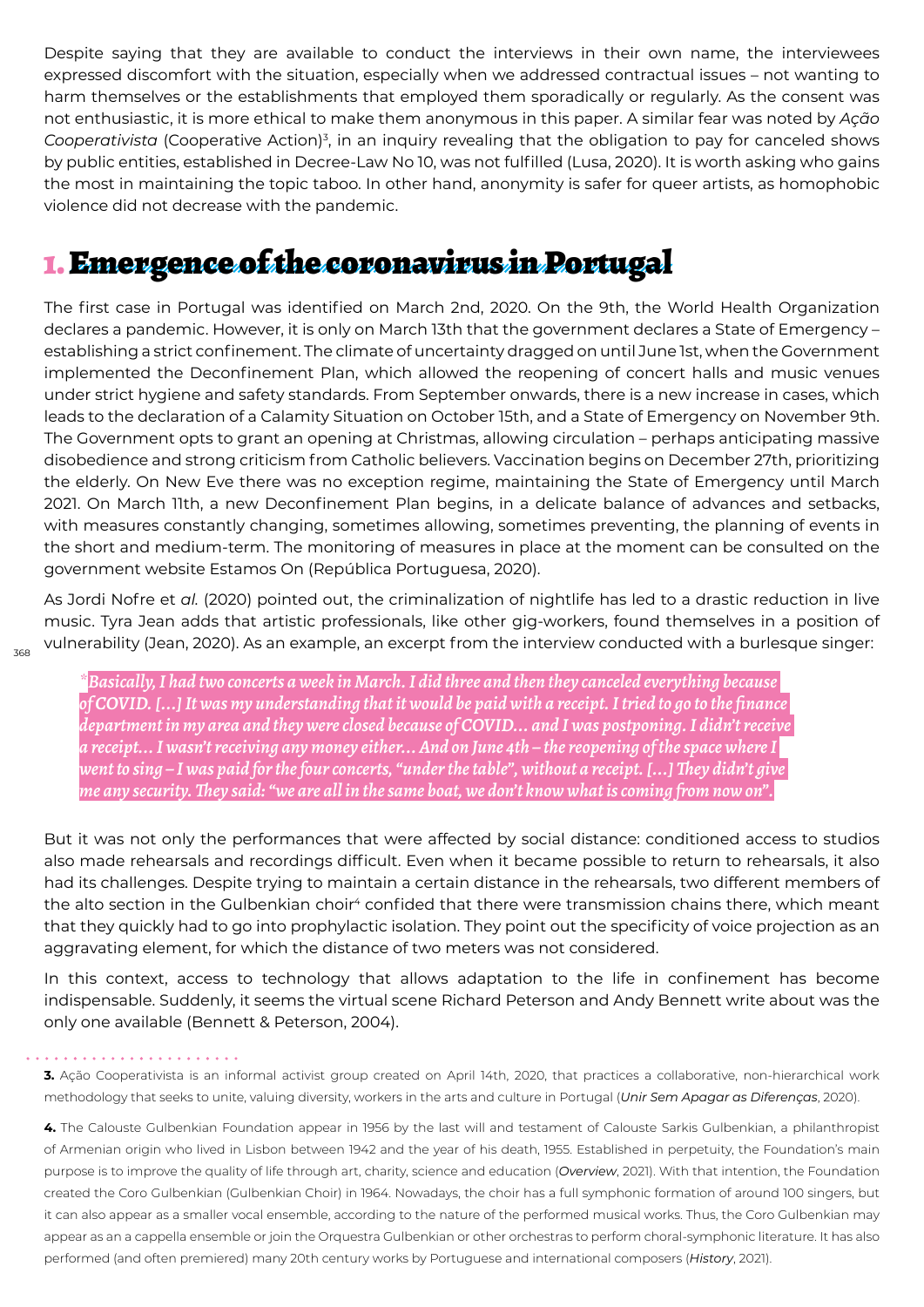## 2. Turning to online the rehearsals

Software such as ZOOM, Facetime or Google Hangouts, among others, have allowed the collective musical real-time practice to be transposed into a format compatible with social distancing. Ursula Levens, musician and music pedagogue at University Carl von Ossietzky and editorial board member of the journal *Music Cognition*, thinks those tools can help make the isolation more tolerable, because they allow visual contact, which creates some kind of proximity (Levens, 2020). But it comes with some disadvantages: latency affects the perception of beat and rhythm and the feeling of synchrony, and expressive dynamics might be inaudible or distorted. Artists who also teach music manifested a stronger concern with the sound, as they felt it didn't affect only them, but also made it harder to help their students as much as they would in presential classes.

#### 3. Who wants to DIY?

The quote that inspires this paper is from a classical contrabassist that was trying to record music at home. We started playing on a project of an indie singer and songwriter who had record her EP in confinement. As they<sup>s</sup> are struggling to figure out how to do that for the first time – until then their career was as a performer of classical music mostly, so they didn't feel the need to record – the rest of the band didn't have the same challenges. The singer, the only one who used to record from home, had microphones and software dedicated to that activity. I come from a piano classical education but also have some past experience as keyboard player in a post-rock band, so I was a little bit familiar to the use of technology. It became obvious that the different backgrounds of each element of the group conditioned the knowledge and equipment available at their home.

In an interview, a violinist that plays with several quartets and orchestras shared the same experience. The sound he was looking for, he couldn't achieve at home. He also thought it wasn't worth the effort or the financial investment – specially with the reduction of income due to the cancellation of concerts. He said his time was best spent practicing and leaving the recordings for the orchestras. The turn to online silences the population fringe of those who are technologically excluded, such as the elderly or the poorest or those who live in areas with a bad network, etc. – reinforcing pre-existing inequalities to the pandemic. Thus, it is clear that not everyone can or wants to transition to the virtual scene. So, who wants to DIY and why?

Guilherme Nobre, a researcher at the Unesco Chair for Sustainable Human Development, urges musicians to look at DIY as a way to monetize online (Nobre, 2020). But is this really a viable option, is it possible to earn a living wage? All interviewees didn't think so. They said: "maybe for the already famous artists who actually can live from the royalties". That is definitely not the case for the large majority or Portuguese musicians, and let's be clear, quality or quantity of the work done has nothing to do with it. That doesn't mean it is not worth it – as the burlesque singer points out: "for a time, the online festivals were the only way to be paid".

Richard Frenneaux and Andy Bennett (2021), in the article published in the journal *Rock Music Studies* suggest that going online is a way for artists to maintain a close relationship with their audiences. They also point out that musicians who were into DIY pre-COVID already have the skills necessary to adapt to the new circumstances. That was the main goal of the indie singer and songwriter. She is in her twenties and she performs since child as singer and dancer. She used the extra time to record at home for the first time the songs she was already performing in concerts, both in Portugal and England, and the positive feedback from the audience encouraged her to keep writing. She ended up producing a whole EP and some videoclips. She said that helped a lot psychologically: she used to be busy, so she needed something to pass the time and to feel productive and give back to society. It was also a way of preserving her musician identity – as the question "What kind of performer doesn't perform?" was making her feel sad and depressed. Her music is on Spotify and YouTube, and some previews on Facebook, Instagram and TikTok. She has mixed feelings about that: although she thinks the streaming platforms exploits artists, as a female queer musician who is enthusiastic about doing it all by herself and having total creative freedom, she finds it hard to make her work known through traditional media such as radio. She also stressed that, even though she had less streams per song on YouTube, they paid her way more than Spotify.

**<sup>5.</sup>** As a non-binary person, the pronouns preferred by the contrabassist are "they" and "them".